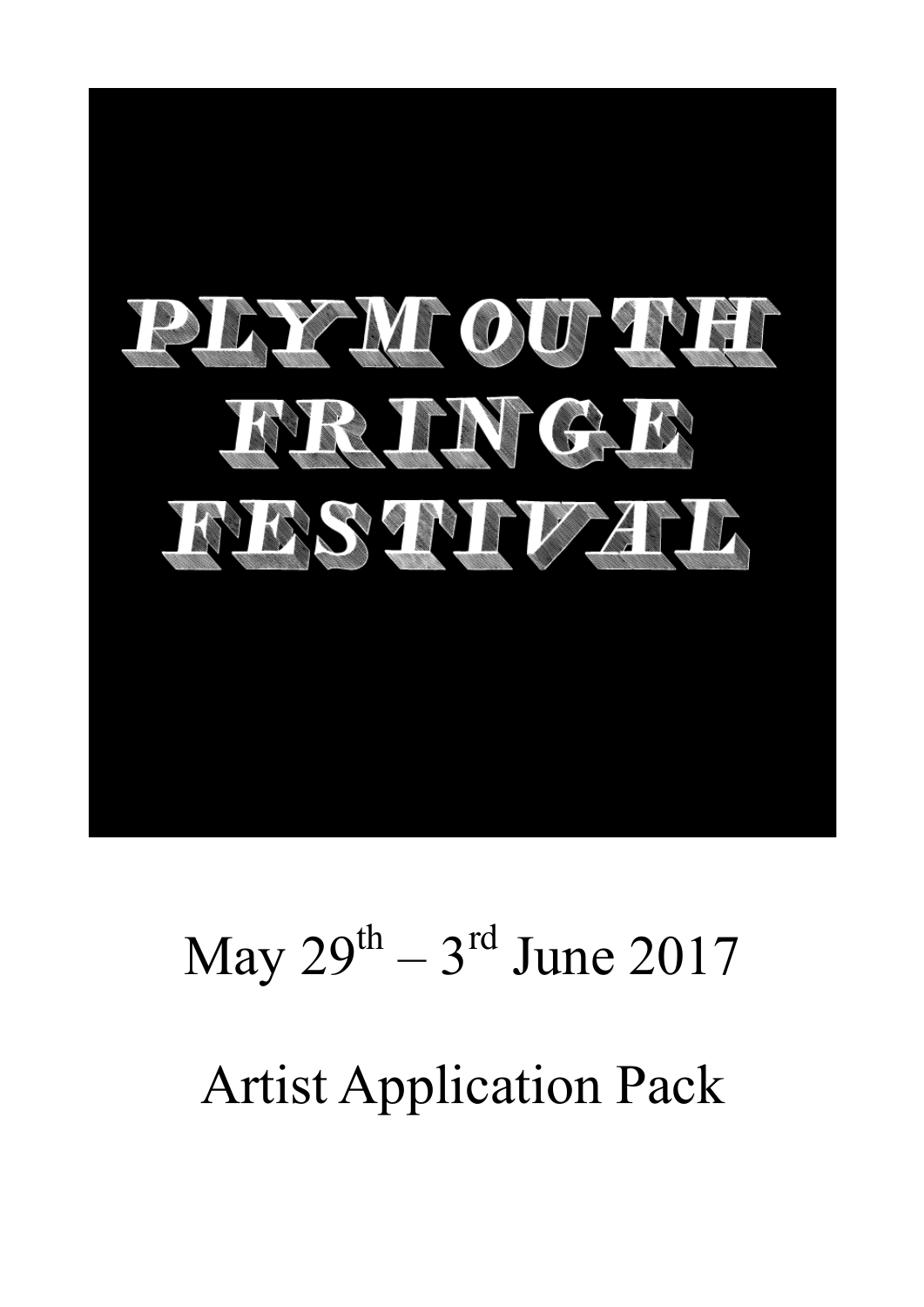## **Info Pack and Application Form**

From the City Centre to the Waterfront, the Plymouth Fringe Festival is coming to Plymouth. The festival will be a week long celebration of live performance, featuring some of the most exciting theatre companies from across the UK as well as the very best in home grown talent from the South West.

Over 50 performances will take place in venues across the city including The Lab, The Barbican and The House and maybe some unexpected spaces too. The city will buzz with performers and audiences, comparing notes and experiencing fresh and inspiring new shows.

Applications are now open for theatre and performance companies and makers who would like to bring work to the Plymouth Fringe Festival from Monday 29th - Saturday  $3<sup>rd</sup>$  June 2017. There will be no charge for taking place in the festival and companies will receive 60% of net Box Office takings. Tickets will be £8 with discounts for audience members attending multiple shows.

Plymouth Fringe Festival is an actively curated festival for new professional work or work by a new and emerging company. Applications will close on Friday 3<sup>rd</sup> February 2017 and we will reply to all applicants by Friday  $24<sup>th</sup>$  February. We hope to be able to fit as many shows as possible into the programme for Plymouth Festival Fringe and look forward to receiving your application.

We are also interested in performances that takes place beyond traditional theatre spaces. If you are interested in bringing a site-specific/performance not based in a traditional venue to Plymouth Fringe Festival or if you have any questions then please contact Matt at  $\text{matt}(a)$  wemaketoast.org